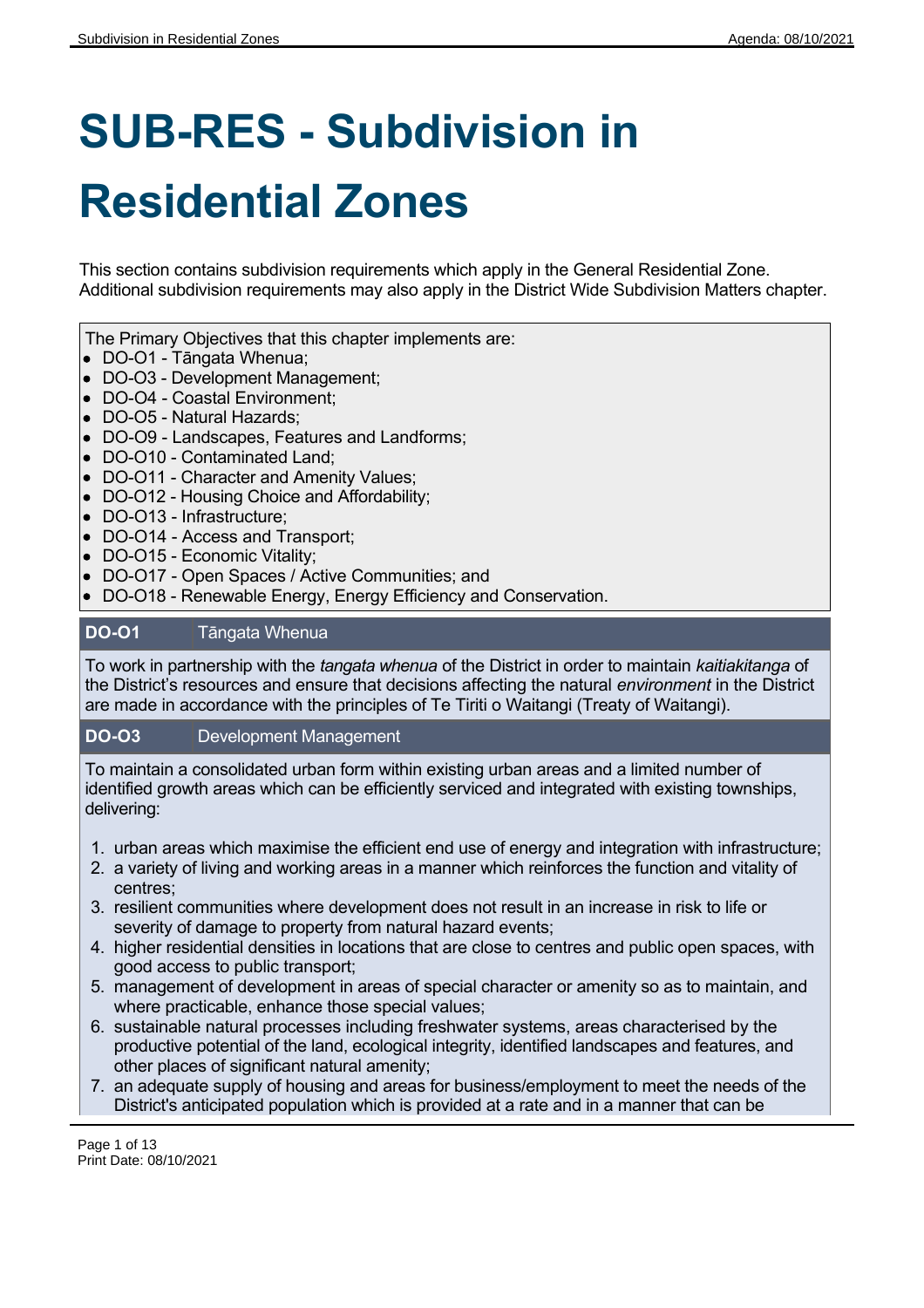sustained within the finite carrying capacity of the District; and

8. management of the location and effects of potentially incompatible land uses including any interface between such uses.

# **DO-O4** Coastal Environment

To have a coastal environment where:

- 1. areas of outstanding natural character and high natural character, outstanding natural features and landscapes, areas of significant indigenous vegetation and significant habitats of indigenous fauna are identified and protected;
- 2. areas of outstanding natural character and high natural character are restored where degraded;
- 3. the effects of inappropriate subdivision, use and development are avoided, remedied, or mitigated;
- 4. public access to and along the coast to facilitate active and passive recreational use is maintained and enhanced while managing inappropriate vehicle access; and
- 5. Inappropriate development does not result in further loss of coastal dunes in the area mapped as the coastal environment.

# **DO-O5** Natural Hazards

To ensure the safety and resilience of people and communities by avoiding exposure to increased levels of risk from natural hazards, while recognising the importance of natural processes and systems.

#### **DO-O9** Landscapes, Features and Landforms

To protect the District's identified *outstanding natural features and landscapes* from inappropriate *subdivision*, use and *development*; and

- 1. maintain or enhance the landscape values of *special amenity landscapes* and identified significant landforms; and
- 2. avoid, remedy or mitigate adverse *effects* of *earthworks* on natural features and landforms.

# **DO-O10** Contaminated Land

To prevent or mitigate any adverse environmental *effect*s, including risks to human health and the *environment*, arising from past, present or future activities involving *contaminated land*.

# **DO-O11** Character and Amenity Values

To maintain and enhance the unique character and amenity values of the District's distinct communities so that residents and visitors enjoy:

- 1. relaxed, unique and distinct village identities and predominantly low-density residential areas characterised by the presence of mature vegetation, a variety of built forms, the retention of landforms and unique community identities;
- 2. vibrant, lively *town centres* supported by higher density residential and mixed use areas;
- 3. neighbourhood *centres*, village communities and employment areas characterised by high levels of amenity, accessibility and convenience;
- 4. productive rural areas, characterised by openness, natural landforms, areas and corridors of *indigenous vegetation*, and *primary production activities*; and
- 5. well managed interfaces between different types of land use areas (e.g. between living, working and rural areas and between potentially conflicting land uses, so as to minimise adverse *effect*s.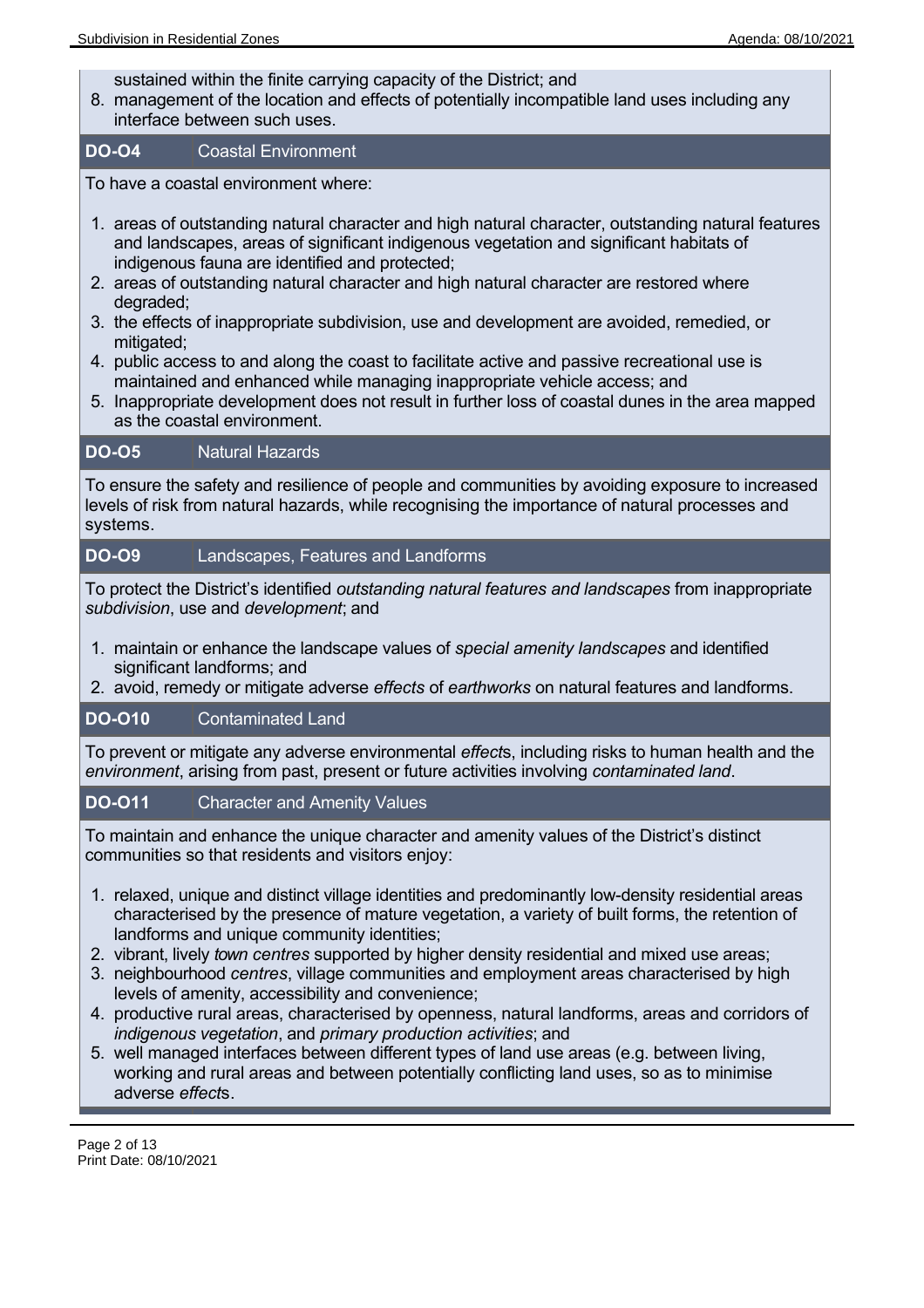#### **DO-O12** Housing Choice and Affordability

To meet diverse community needs by increasing the amount of housing that:

- 1. is of densities, locations, types, attributes, size and tenure that meets the social and economic wellbeing needs of households in suitable urban and rural locations;
- 2. is affordable and adequate for lower income households; and
- 3. can respond to the changing needs of residents, regardless of age, mobility, health or lifestyle preference;

while enhancing the amenity of living environments and contributing to the sustainability of communities and compatibility with the goals of environmental sustainability, in particular resource, water and energy efficiency.

# **DO-O13** Infrastructure

To recognise the importance and national, regional and local benefits of *infrastructure* and ensure the efficient *development*, maintenance and operation of an adequate level of social and physical *infrastructure* and services throughout the District that:

- 1. meets the needs of the community and the region; and
- 2. builds stronger community resilience, while avoiding, remedying or mitigating adverse *effects* on the *environment*.

# **DO-O14** Access and Transport

To ensure that the transport system in the District:

- 1. integrates with land use and urban form and maximises accessibility;
- 2. improves the efficiency of travel and maximises mode choice to enable people to act sustainably as well as improving the resilience and health of communities;
- 3. contributes to a strong economy;
- 4. avoids, remedies or mitigates adverse *effect*s on land uses;
- 5. does not have its function and operation unreasonably compromised by other activities;
- 6. is safe, fit for purpose, cost effective and provides good connectivity for all communities; and
- 7. provides for the integrated movement of people, goods and services.

#### **DO-O15** Economic Vitality

To promote sustainable and on-going economic development of the local economy, including the rural sector, with improved number and quality of jobs and investment through:

1.

- a. encouraging *business activities* in appropriate locations within the District, principally through differentiating and managing various types of *business activities* both on the basis of the activity, and the potential local and strategic *effect*s of their operation;
- b. reinforcing a compact, well designed and sustainable regional form supported by an integrated *transport network*;
- c. enabling opportunities to make the economy more resilient and diverse;
- d. providing opportunities for the growth of a low carbon economy, including clean technology;
- e. minimising *reverse sensitivity effect*s on *business activities*, including *primary production activities* ; and
- f. enhancing the amenity of *Working Zones*;

while: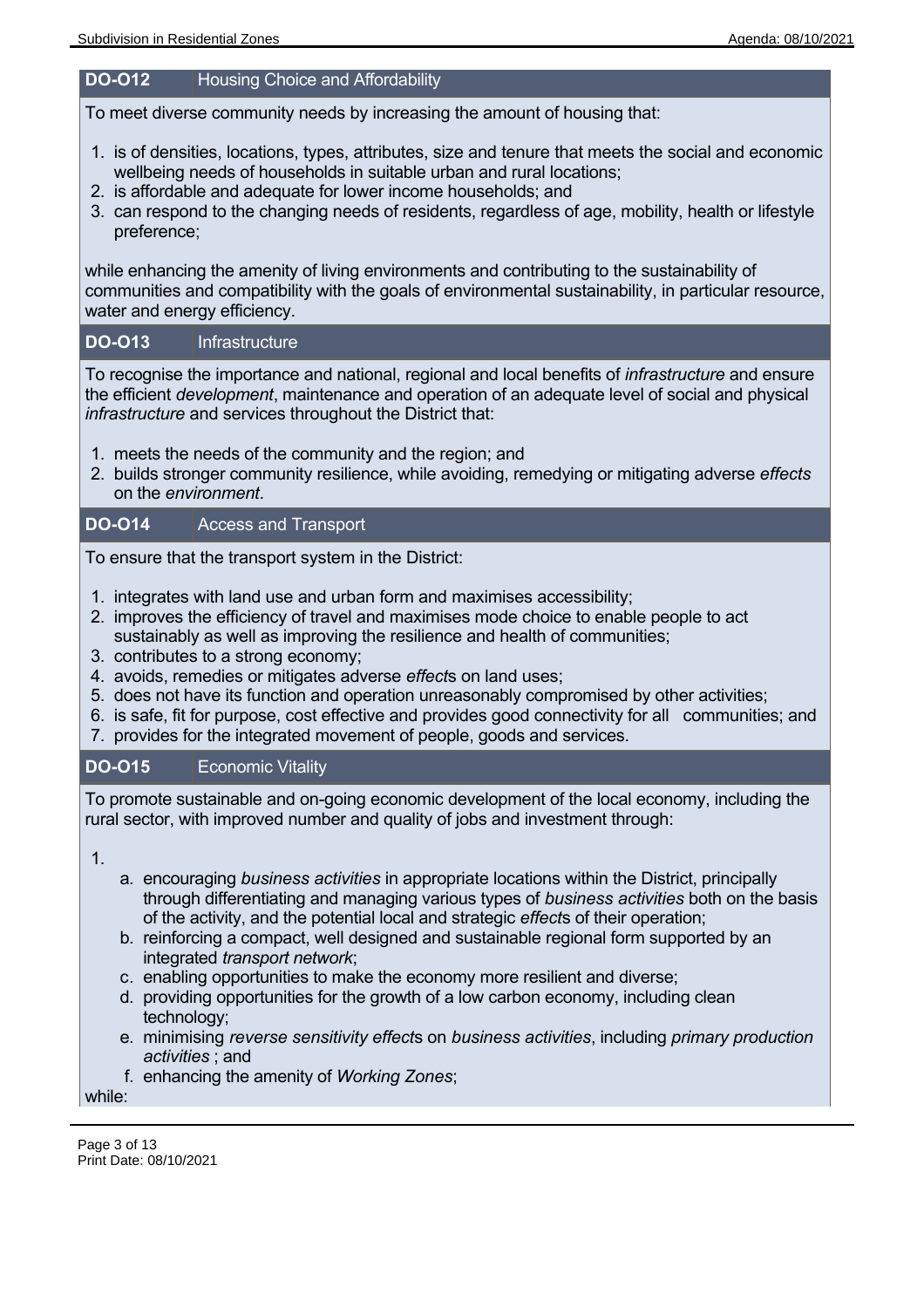2.

- a. ensuring that economic growth and development is able to be efficiently serviced by *infrastructure*;
- b. encouraging commercial consolidation and the co-location of community services and facilities primarily within the *Paraparaumu Sub-Regional Centre* and *Town Centres*; and
- c. managing contamination, pollution, odour, noise and glare, associated with *business activities,* including *primary production activities*.

# **DO-O17** Open Spaces / Active Communities

To have a rich and diverse network of *open space* areas that:

- 1. is developed, used and maintained in a manner that does not give rise to significant adverse *effect*s on the natural and physical *environment*;
- 2. protects the District's cultural, ecological and *amenity values*, while allowing for the enhancement of the quality of *open space* areas;
- 3. supports the identity, health, cohesion and resilience of the District's communities; and
- 4. ensures that the present and future recreational and *open space* needs of the District are met.

# **DO-O18** Renewable Energy, Energy Efficiency and Conservation

Increase the development and use of energy from renewable sources, including on-site systems, and efficiency and conservation of energy use while avoiding, remedying or mitigating adverse *effect*s on the *environment*.

Provisions in other chapters of the Plan may also be relevant.

Refer to the General Residential Zone chapter for the strategic context of this zone. The General Residential Zone chapter also contains policies and rules which may be relevant to subdivision and associated *development* within the General Residential Zone.

# **Policies**

| <b>SUB-RES-</b><br>P <sub>1</sub>                                                                                                                             | <b>General Residential Subdivision</b> |
|---------------------------------------------------------------------------------------------------------------------------------------------------------------|----------------------------------------|
| Subdivision, including for small-scale infill, will be provided for in general residential areas where it<br>does not compromise local character and amenity. |                                        |

| <b>Rules</b>                  |                                                                                                                                                                                                                                                                                                                                                                                                                                       |
|-------------------------------|---------------------------------------------------------------------------------------------------------------------------------------------------------------------------------------------------------------------------------------------------------------------------------------------------------------------------------------------------------------------------------------------------------------------------------------|
| <b>SUB-RES-</b><br><b>R25</b> | The following subdivisions:<br>• Boundary adjustments<br>Subdivision of land where no additional allotments are created.<br>$\bullet$ Subdivision of Medium Density Housing developments if the land use consent<br>establishing the Medium Density Housing development has been given effect to.<br>Boundary adjustment qualifying criteria apply to activities under this rule.<br>Cross lease updates are excluded from this rule. |

Page 4 of 13 Print Date: 08/10/2021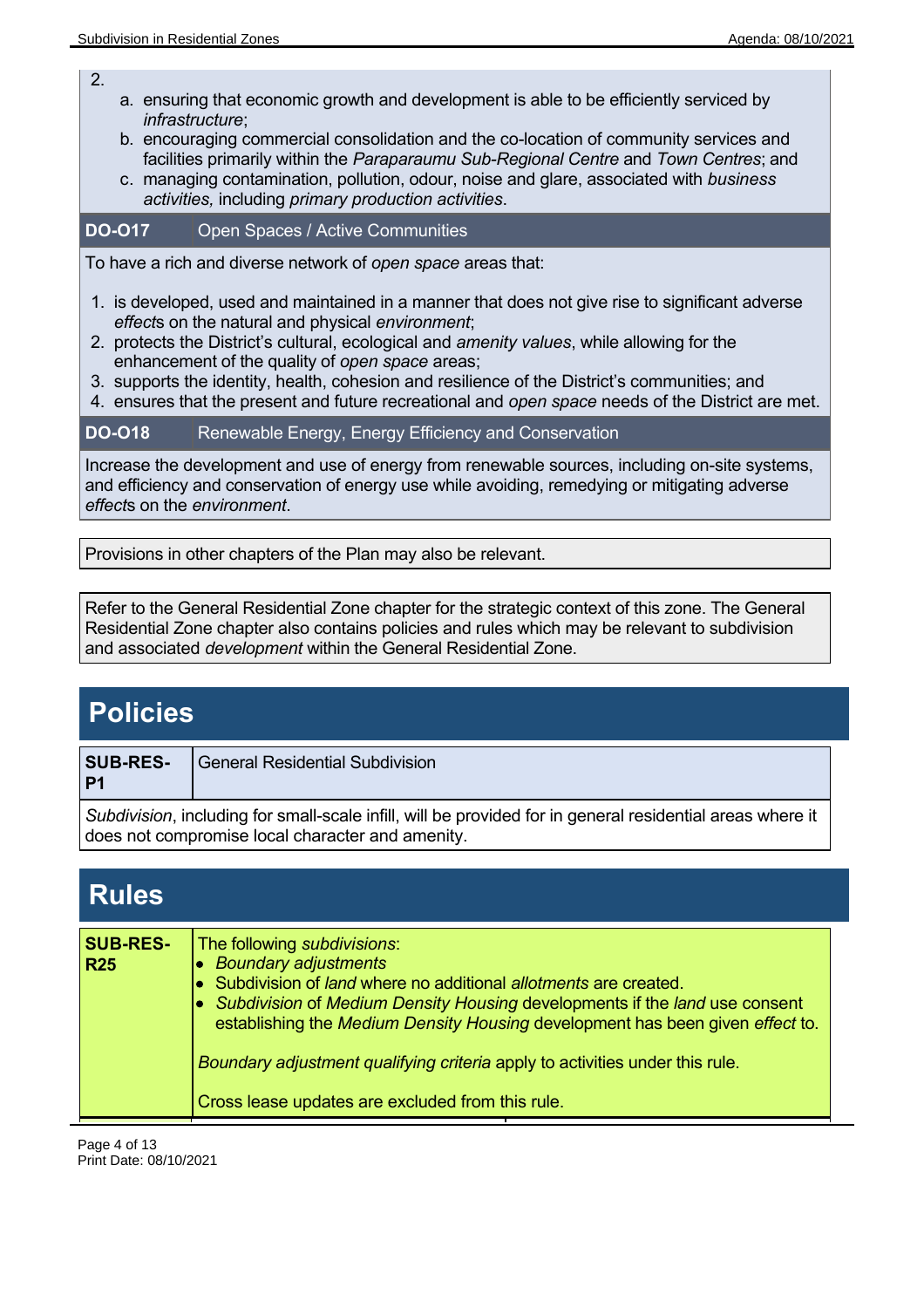| <b>Controlled</b><br><b>Activity</b> | <b>Standards</b>                                                                                                                                                                                                                                                                                                                                                                                                                                                                                                                                                                                                                                                                                                                                                                                                                                                                                                                                                                                                                                                                                                                                                                                                                           | <b>Matters of Control</b>                                                                                                                                                                                                                                                                                                                                                                                                                                                                                                                                                                                                                                                                                                                                                                                                                                                                                                                                                                                                                                                                                                                                                                                                                                                                                                                              |
|--------------------------------------|--------------------------------------------------------------------------------------------------------------------------------------------------------------------------------------------------------------------------------------------------------------------------------------------------------------------------------------------------------------------------------------------------------------------------------------------------------------------------------------------------------------------------------------------------------------------------------------------------------------------------------------------------------------------------------------------------------------------------------------------------------------------------------------------------------------------------------------------------------------------------------------------------------------------------------------------------------------------------------------------------------------------------------------------------------------------------------------------------------------------------------------------------------------------------------------------------------------------------------------------|--------------------------------------------------------------------------------------------------------------------------------------------------------------------------------------------------------------------------------------------------------------------------------------------------------------------------------------------------------------------------------------------------------------------------------------------------------------------------------------------------------------------------------------------------------------------------------------------------------------------------------------------------------------------------------------------------------------------------------------------------------------------------------------------------------------------------------------------------------------------------------------------------------------------------------------------------------------------------------------------------------------------------------------------------------------------------------------------------------------------------------------------------------------------------------------------------------------------------------------------------------------------------------------------------------------------------------------------------------|
|                                      | 1. Each allotment must have legal and<br>physical access to a legal road.<br>2. No further development potential<br>shall be created as a result of the<br>subdivision. (i.e. through the<br>creation of a small <i>allotment</i> and a<br>larger allotment which can then be<br>further subdivided and would not<br>have met all restricted discretionary<br>activity standards including<br>minimum or average allotment sizes<br>prior to this subdivision occurring).<br>3. Public roads, public water supply<br>systems, sanitary drainage systems<br>and surface water drainage systems<br>must be available to serve the<br>subdivision.<br>4. The relevant subdivision standards<br>under Rules SUB-RES-R26, SUB-<br>RES-R27 and SUB-RES-R28 must<br>be complied with, including any<br>additional restricted discretionary<br>activity standards for subdivision<br>attached as notations to structure<br>plans. Where the zone standards<br>and standards attached as notations<br>differ, the notations shall take<br>precedence.<br>Boundary adjustment qualifying criteria:<br>1. The adjustment of boundaries is for<br>the rationalisation of existing boundaries<br>to improve the practicality of existing<br>allotments. | 1. Design and layout, including any<br>associated earthworks.<br>2. Vehicle access points onto legal road<br>including the State Highway network,<br>and any transport effects.<br>3. The imposition of conditions to<br>manage visual, character and<br>amenity effects.<br>4. The location of any associated<br>building area relative to any identified<br>natural hazards, historic heritage<br>feature, notable tree, ecological site,<br>key indigenous tree, key indigenous<br>tree species, rare and threatened<br>vegetation species, geological<br>feature, outstanding natural feature<br>and landscape or area of high natural<br>character.<br>5. The imposition of conditions in<br>accordance with Council's<br>Subdivision and Development<br>Principles and Requirements 2012.<br>6. The imposition of financial<br>contributions in accordance with the<br>Financial Contributions chapter.<br><b>Note:</b> Other contributions may be<br>applicable under the provisions of the<br>Local Government Act 2002.<br>7. The imposition of conditions in<br>accordance with sections 108 and<br>220 of the Resource Management Act<br>1991.<br>8. The design, size, shape and location<br>of reserves and esplanade reserves.<br>9. The Otaki Beach, Raumati,<br>Paekākāriki Special Character Areas<br>Design Guidelines in Appendix 3. |
| <b>SUB-RES-</b><br><b>R26</b>        | Except as provided for under Rule SUB-RES-R25, <i>subdivision</i> of <i>land</i> within the<br>General Residential Zone at Raumati, Paraparaumu, Waikanae and Ōtaki<br>(excluding Ōtaki Beach), excluding <i>land</i> within any precinct listed in UFD-P13.                                                                                                                                                                                                                                                                                                                                                                                                                                                                                                                                                                                                                                                                                                                                                                                                                                                                                                                                                                               |                                                                                                                                                                                                                                                                                                                                                                                                                                                                                                                                                                                                                                                                                                                                                                                                                                                                                                                                                                                                                                                                                                                                                                                                                                                                                                                                                        |
| <b>Controlled</b>                    | <b>Standards</b>                                                                                                                                                                                                                                                                                                                                                                                                                                                                                                                                                                                                                                                                                                                                                                                                                                                                                                                                                                                                                                                                                                                                                                                                                           | <b>Matters of Control</b>                                                                                                                                                                                                                                                                                                                                                                                                                                                                                                                                                                                                                                                                                                                                                                                                                                                                                                                                                                                                                                                                                                                                                                                                                                                                                                                              |
| <b>Activity</b>                      | 1. Each allotment must have legal and<br>physical access to a legal road.<br>2. Each allotment must have a flood<br>free building area above the<br>estimated 1% Annual Exceedance                                                                                                                                                                                                                                                                                                                                                                                                                                                                                                                                                                                                                                                                                                                                                                                                                                                                                                                                                                                                                                                         | 1. The design and layout of the<br>subdivision and any associated<br>earthworks.<br>2. The imposition of conditions to<br>manage character and amenity                                                                                                                                                                                                                                                                                                                                                                                                                                                                                                                                                                                                                                                                                                                                                                                                                                                                                                                                                                                                                                                                                                                                                                                                 |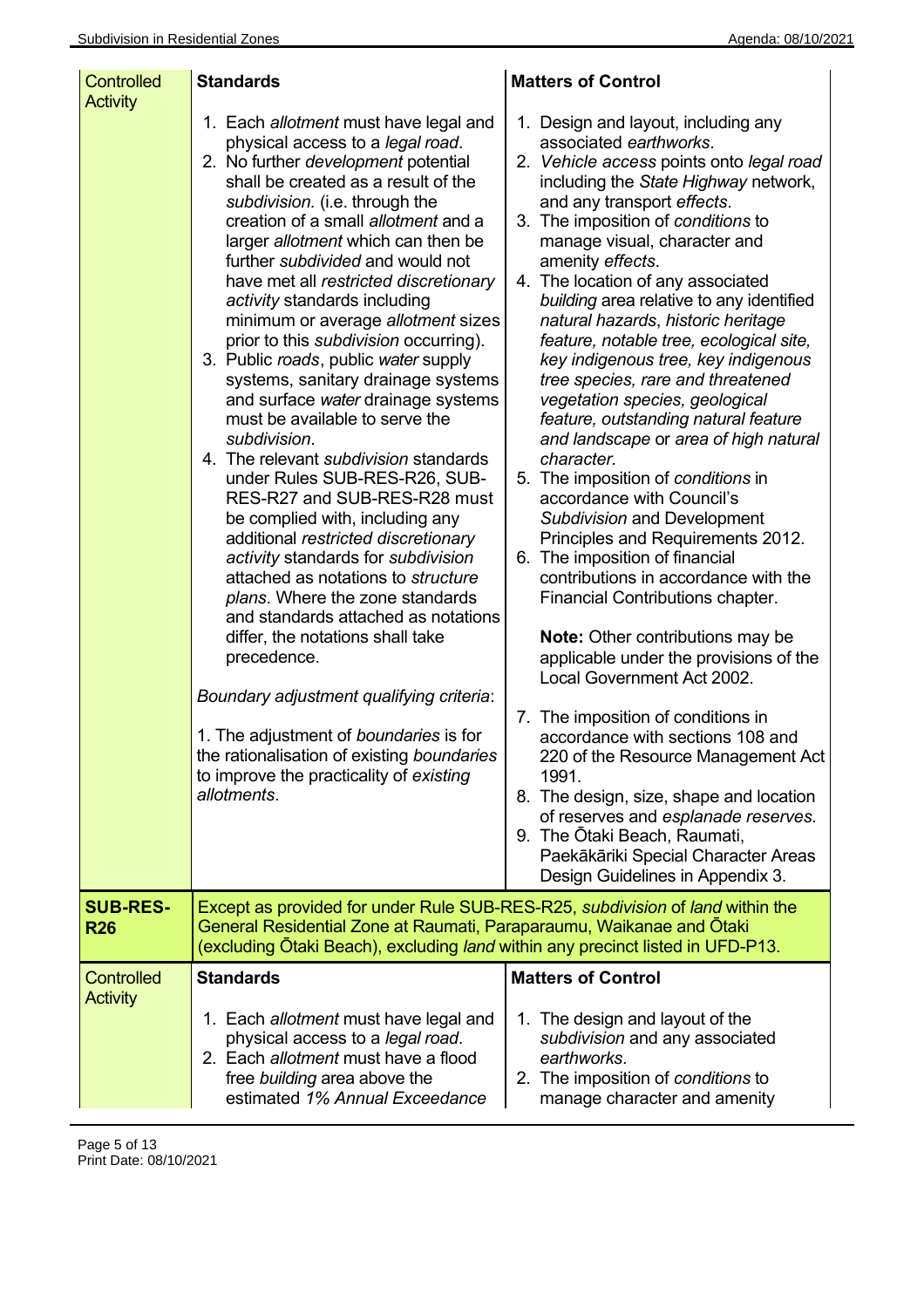| <b>Minimum allotment size</b><br><b>Note:</b> Other contributions may be<br>applicable under the provisions of the<br>Local Government Act 2002.<br>4. For all areas, excluding the General<br>Residential Zone at Otaki, the<br>6. Vehicle access points onto legal road<br>minimum allotment area shall be<br>including the State Highway network<br>450m <sup>2</sup> (inclusive of access).<br>and any transport effects.<br>5. For the General Residential Zone at<br>7. Any legal mechanisms required for<br>Ōtaki:<br>legal access.<br>8. The location of any associated<br>a. the minimum allotment area for<br>building area(s) relative to any<br>front allotments shall be 450m <sup>2</sup><br>identified natural hazards, historic<br>and for rear allotments 550m <sup>2</sup><br>heritage feature, notable tree,<br>(exclusive of access); and<br>ecological site, key indigenous tree,<br>b. the minimum average<br>rare and threatened vegetation<br>allotment area shall be 700m <sup>2</sup> or<br>species, geological feature,<br>greater (exclusive of access).<br>outstanding natural feature and<br>landscape or area of high natural<br><b>Shape factor</b><br>character.<br>9. The imposition of conditions in<br>6. Each allotment must be capable of<br>accordance with sections 108 and<br>accommodating an 18 metre<br>220 of the Resource Management Act<br>diameter circle.<br>1991.<br>7. Where a rear allotment is created,<br>the shape factor circle for the front<br><b>Note:</b> Where consent is required under<br>allotment(s) may extend over the<br>other rules in the Plan which are<br>access leg for the rear allotment by<br>associated with an activity considered<br>up to 3 metres.<br>under this rule, additional matters of<br>control may also apply. Other rules in the<br>Infrastructure, access and services<br>Plan may also affect the activity status of<br>subdivision under this rule.<br>8. Access, water supply, wastewater<br>and stormwater drainage systems,<br>and underground power and<br>telecommunications must be | Probability flood event.<br><b>Parent allotment area</b><br>3. The land to be subdivided shall be<br>less than $3,000m^2$ in area.<br><b>Note:</b> Subdivision of land greater<br>than $3,000m^2$ is provided for under<br>SUB-RES-R27. | effects.<br>3. The design, size, shape and location<br>of reserves and esplanade reserves.<br>4. The imposition of conditions in<br>accordance with Council's<br>Subdivision and Development<br>Principles and Requirements 2012.<br>5. The imposition of financial<br>contributions in accordance the<br>Financial Contributions chapter. |
|-----------------------------------------------------------------------------------------------------------------------------------------------------------------------------------------------------------------------------------------------------------------------------------------------------------------------------------------------------------------------------------------------------------------------------------------------------------------------------------------------------------------------------------------------------------------------------------------------------------------------------------------------------------------------------------------------------------------------------------------------------------------------------------------------------------------------------------------------------------------------------------------------------------------------------------------------------------------------------------------------------------------------------------------------------------------------------------------------------------------------------------------------------------------------------------------------------------------------------------------------------------------------------------------------------------------------------------------------------------------------------------------------------------------------------------------------------------------------------------------------------------------------------------------------------------------------------------------------------------------------------------------------------------------------------------------------------------------------------------------------------------------------------------------------------------------------------------------------------------------------------------------------------------------------------------------------------------------------------------------------------------------------------------------------------------------------------------------|-----------------------------------------------------------------------------------------------------------------------------------------------------------------------------------------------------------------------------------------|--------------------------------------------------------------------------------------------------------------------------------------------------------------------------------------------------------------------------------------------------------------------------------------------------------------------------------------------|
| Council's Subdivision and<br>Development Principles and<br>Requirements 2012.<br>9. The maximum number of<br>allotments gaining legal and physical<br>access by rights of way shall be 6.                                                                                                                                                                                                                                                                                                                                                                                                                                                                                                                                                                                                                                                                                                                                                                                                                                                                                                                                                                                                                                                                                                                                                                                                                                                                                                                                                                                                                                                                                                                                                                                                                                                                                                                                                                                                                                                                                               | provided in accordance with the                                                                                                                                                                                                         |                                                                                                                                                                                                                                                                                                                                            |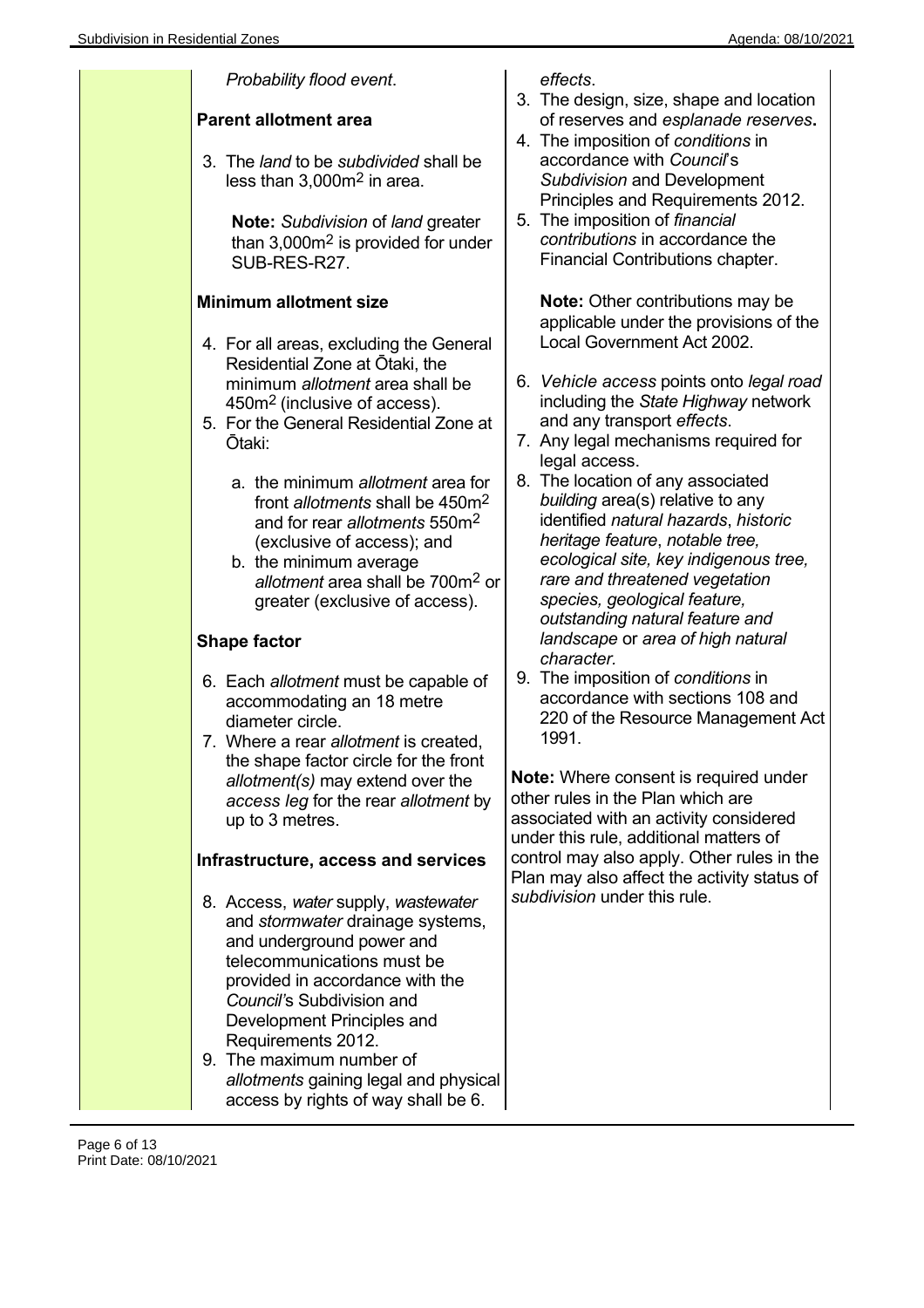|                                                              | 10. Access to all <i>allotments</i> must<br>comply with the standards in the<br>Transport chapter.<br><b>Esplanades</b><br>11. The <i>Esplanade Reserve</i> and<br>Esplanade Strip provisions of SUB-<br>DW-Table 1 must be complied with.<br><b>Financial Contributions</b><br>12. Compliance with FC-Table 1.                                                                                                                                                                                                        |                                                                                                                                                                                                                                                                                                                                                                                                                                                                                                                                                                                                                                                                                                                                         |
|--------------------------------------------------------------|------------------------------------------------------------------------------------------------------------------------------------------------------------------------------------------------------------------------------------------------------------------------------------------------------------------------------------------------------------------------------------------------------------------------------------------------------------------------------------------------------------------------|-----------------------------------------------------------------------------------------------------------------------------------------------------------------------------------------------------------------------------------------------------------------------------------------------------------------------------------------------------------------------------------------------------------------------------------------------------------------------------------------------------------------------------------------------------------------------------------------------------------------------------------------------------------------------------------------------------------------------------------------|
| <b>SUB-RES-</b><br><b>R27</b>                                | a controlled activity under SUB-RES-R25 or SUB-RES-R26.<br><b>Criteria for notification</b><br>With respect to <i>subdivisions</i> which do not meet one or more of the standards<br>applications under this rule will not be served on any person or notified.                                                                                                                                                                                                                                                        | Any subdivision of land (excluding land within a Focused Infill Precinct) which is not<br>under Rule SUB-RES-R25 the written approval of persons will not be required and                                                                                                                                                                                                                                                                                                                                                                                                                                                                                                                                                               |
| <b>Restricted</b><br><b>Discretionary</b><br><b>Activity</b> | <b>Standards</b><br>1. Each allotment must have legal and<br>physical access to a legal road.<br>Minimum and average allotment<br>sizes<br>2. Each allotment must meet the<br>following minimum requirements:<br>a. the minimum allotment area<br>shall be $950m2$ for any<br>allotment in:<br>i. the Beach Residential<br><b>Precinct or General</b><br><b>Residential Zone at</b><br>Paekākāriki;<br>ii. the General Residential<br>Zone at Peka Peka; and<br>iii. the General Residential<br>Zone at Te Horo Beach; | <b>Matters of Discretion</b><br>1. The design and layout of the<br>subdivision and any associated<br>earthworks.<br>2. The imposition of conditions to<br>manage character and amenity<br>effects.<br>3. The design, size, shape and location<br>of reserves and esplanades.<br>4. The imposition of conditions in<br>accordance with Council's<br>Subdivision and Development<br>Principles and Requirements 2012.<br>5. The imposition of financial<br>contributions in accordance with the<br>Financial Contributions chapter.<br><b>Note:</b> Other contributions may be<br>applicable under the provisions of the<br>Local Government Act 2002.<br>6. Vehicle access points onto legal road<br>including the State Highway network |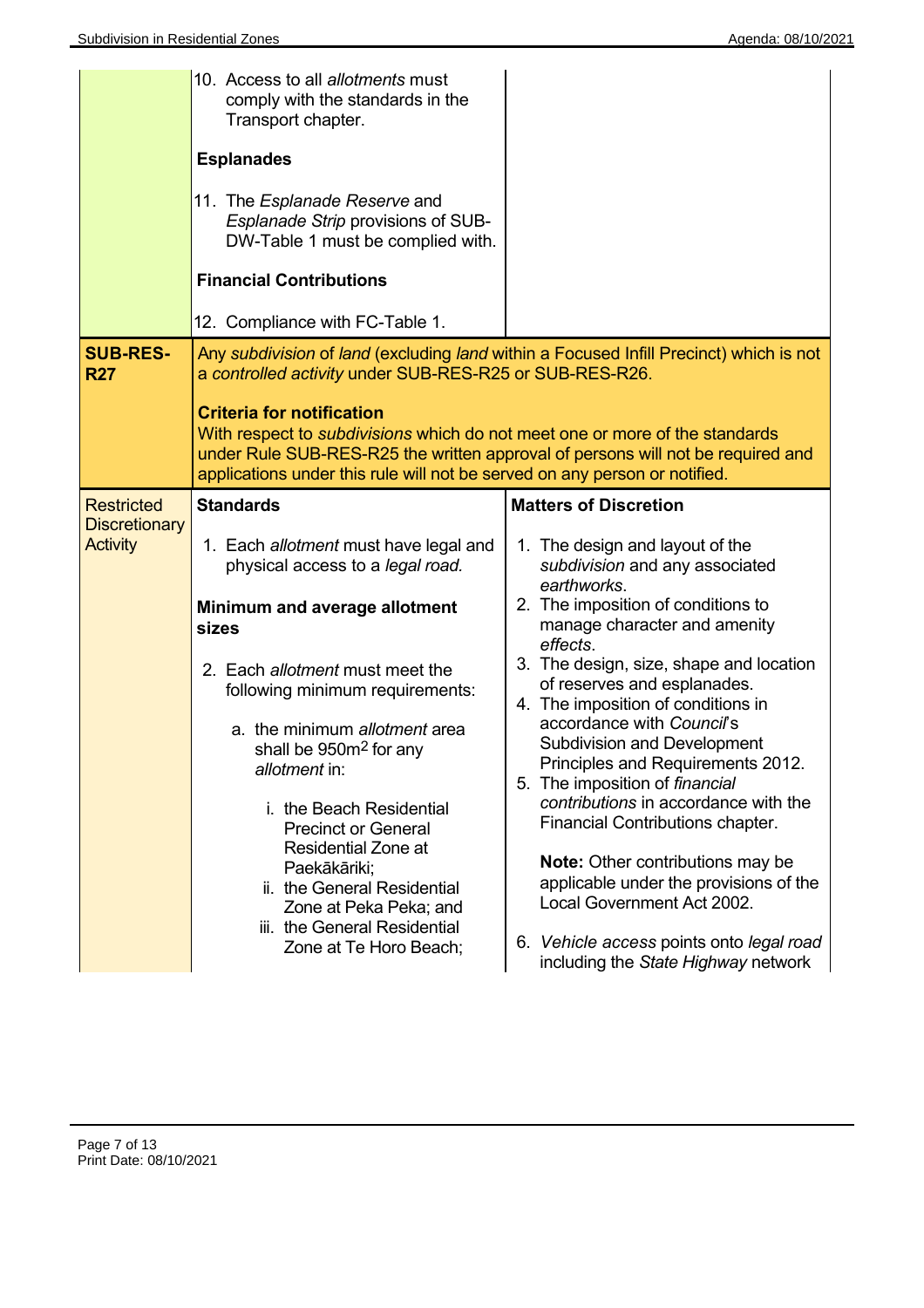| b. for any allotment in the<br><b>Waikanae Garden Precinct the</b><br>minimum allotment area shall be<br>700m <sup>2</sup> (inclusive of access);<br>c. for any allotment in the Manu<br>Grove Low Density Housing<br>Precinct the minimum<br>allotment area shall be 1,200m <sup>2</sup><br>(inclusive of access) and the<br>minimum average<br>allotment area for the<br>subdivision shall be $6,000m^2$ ;<br>d. for land in the Panorama Drive<br>Precinct:<br>i. the minimum allotment area<br>shall be $2,500m^2$ (inclusive<br>of access);<br>ii. the minimum average<br>allotment area for the<br>precinct shall be $5,000m^2$ ;<br>and<br>iii. a notional house area with a<br>minimum dimension of 12<br>metres and which is located<br>outside of any area identified<br>as an ecological site on the<br>District Maps shall be<br>indicated on the subdivision<br>plan; | and any transport effects.<br>7. Any legal mechanisms required for<br>legal access.<br>8. The location of any associated<br>building area(s) relative to any<br>identified natural hazards, historic<br>heritage feature, notable tree,<br>ecological site, key indigenous tree,<br>key indigenous tree species, rare and<br>threatened vegetation species,<br>geological feature, outstanding natural<br>landscape and area of high natural<br>character.<br>9. The Otaki Beach, Waikanae Beach,<br>Raumati, Paekākāriki Special<br><b>Character Areas Design Guidelines in</b><br>Appendix 3.<br><b>Note:</b> Where consent is required<br>under other Rules in the Plan which<br>are associated with an activity<br>considered under this Rule, additional<br>matters of discretion may also apply. |
|------------------------------------------------------------------------------------------------------------------------------------------------------------------------------------------------------------------------------------------------------------------------------------------------------------------------------------------------------------------------------------------------------------------------------------------------------------------------------------------------------------------------------------------------------------------------------------------------------------------------------------------------------------------------------------------------------------------------------------------------------------------------------------------------------------------------------------------------------------------------------------|--------------------------------------------------------------------------------------------------------------------------------------------------------------------------------------------------------------------------------------------------------------------------------------------------------------------------------------------------------------------------------------------------------------------------------------------------------------------------------------------------------------------------------------------------------------------------------------------------------------------------------------------------------------------------------------------------------------------------------------------------------------------------------------------------------|
| <b>Note: Land within the</b><br>Panorama Drive Precinct is<br>located within a special<br>amenity landscape. Refer to<br>the Natural Features and<br>Landscapes chapter for<br>policies on special amenity<br>landscapes.                                                                                                                                                                                                                                                                                                                                                                                                                                                                                                                                                                                                                                                          |                                                                                                                                                                                                                                                                                                                                                                                                                                                                                                                                                                                                                                                                                                                                                                                                        |
| e. for <i>land</i> in the Otaki Low Density<br>Precinct and Paraparaumu Low<br>Density Precinct:<br>i. the minimum allotment area<br>shall be 800m <sup>2</sup> (inclusive of<br>access); and<br>ii. the minimum average<br>allotment area for the<br>precinct shall be $950m^2$ ;                                                                                                                                                                                                                                                                                                                                                                                                                                                                                                                                                                                                 |                                                                                                                                                                                                                                                                                                                                                                                                                                                                                                                                                                                                                                                                                                                                                                                                        |
| f. for land in the Ferndale Area                                                                                                                                                                                                                                                                                                                                                                                                                                                                                                                                                                                                                                                                                                                                                                                                                                                   |                                                                                                                                                                                                                                                                                                                                                                                                                                                                                                                                                                                                                                                                                                                                                                                                        |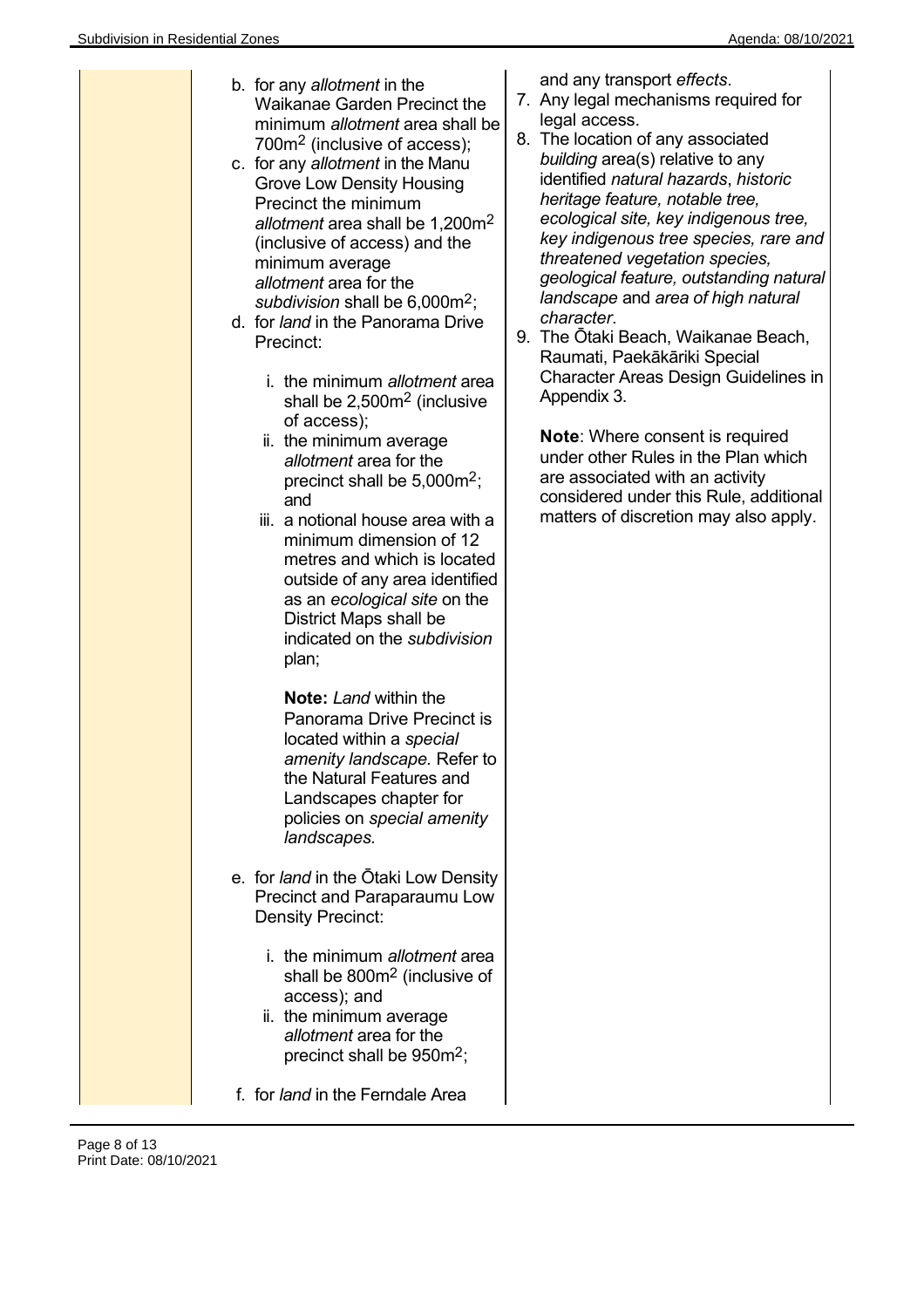| Precinct, the minimum<br>allotment area shall be as set<br>out in Appendix 4 Ferndale Area<br><b>Structure Plan Notations;</b><br>g. for land in the Pekawy Precinct,<br>any subdivision shall:                                                                                                                                                                                                                                                                                                                                                                                                                             |
|-----------------------------------------------------------------------------------------------------------------------------------------------------------------------------------------------------------------------------------------------------------------------------------------------------------------------------------------------------------------------------------------------------------------------------------------------------------------------------------------------------------------------------------------------------------------------------------------------------------------------------|
| i. conform to the layout of<br>boundaries, vehicle access,<br>open space and planting<br>proposals shown on the<br>Structure Plan in Appendix<br>$5;$ and<br>ii. be subject to the<br>"subdivision controls" as set<br>out in the Structure Plan in<br>Appendix 5;                                                                                                                                                                                                                                                                                                                                                          |
| h. for land in the County Road<br><b>Otaki Low Density Precinct:</b>                                                                                                                                                                                                                                                                                                                                                                                                                                                                                                                                                        |
| i. the minimum average<br>allotment area for the<br>subdivision shall be $700m^2$ ;<br>ii. the number of residential<br>allotments created by<br>subdivision of the land<br>contained in Lot 37 DP1429<br>shall not exceed 20<br>(including any balance of Lot<br>37 DP1429;<br>iii. the protection of ecological<br>site (K212) shall be secured<br>via an encumbrance on the<br>new <i>allotments</i> within which<br>K212 is located; and<br>iv. an integrated traffic<br>assessment must be<br>undertaken for all<br>subdivisions creating more<br>than six allotments with<br>vehicle access only onto<br>County Road. |
| i. for land in the Beach Residential<br>Precinct at Waikanae Beach,<br>the minimum lot area shall be<br>550m <sup>2</sup> (exclusive of access):                                                                                                                                                                                                                                                                                                                                                                                                                                                                            |
| j. for all other land in the General<br>Residential Zone where the <i>land</i><br>to be <i>subdivided</i> is less than<br>$3,000m2$ in area:                                                                                                                                                                                                                                                                                                                                                                                                                                                                                |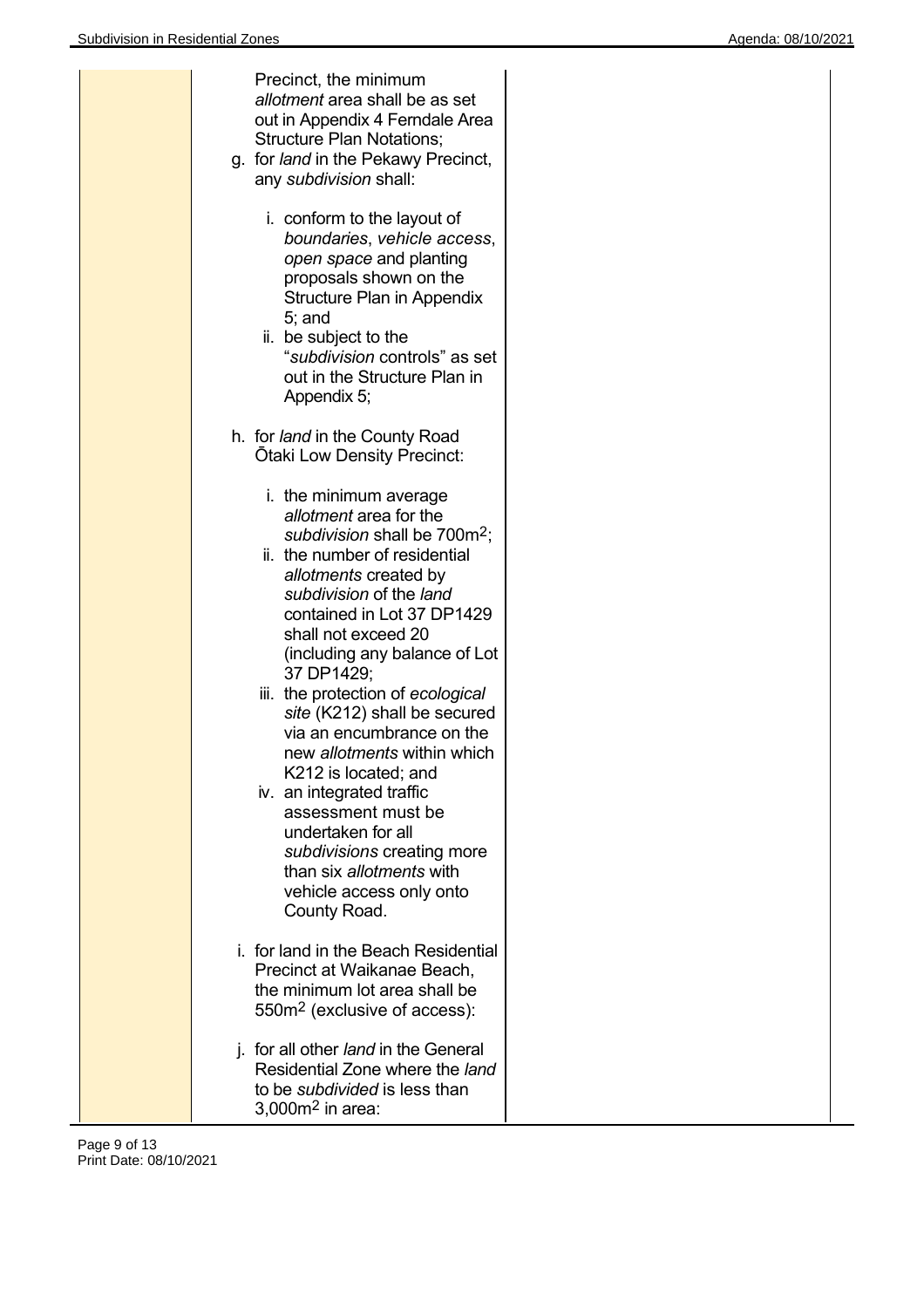| i. the minimum allotment area<br>shall be $450m2$ (exclusive of                                                                                                                                                                                                                                                                                                                                                                                                                                                                                                                         |  |
|-----------------------------------------------------------------------------------------------------------------------------------------------------------------------------------------------------------------------------------------------------------------------------------------------------------------------------------------------------------------------------------------------------------------------------------------------------------------------------------------------------------------------------------------------------------------------------------------|--|
| access); and<br>ii. the minimum average<br>allotment area for the entire<br>subdivision shall be 600m <sup>2</sup><br>(exclusive of access);                                                                                                                                                                                                                                                                                                                                                                                                                                            |  |
| k. for all other <i>land</i> in the General<br>Residential Zone where the <i>land</i><br>to be <i>subdivided</i> is greater than<br>$3,000m2$ in size:                                                                                                                                                                                                                                                                                                                                                                                                                                  |  |
| i. at least 50% of all front<br>allotments in the subdivision<br>shall have a minimum<br>allotment area of 550m <sup>2</sup> and<br>at least 25% of all front<br>allotments in the subdivision<br>shall have a minimum<br>allotment area of $700m^2$ ;<br>and<br>ii. at least 50% of all<br>rear <i>allotments</i> in the<br>subdivision shall have a<br>minimum allotment area of<br>650m <sup>2</sup> (exclusive of access)<br>and at least 25% of all rear<br>allotments in the subdivision<br>shall have a minimum<br>allotment area of 800m <sup>2</sup><br>(exclusive of access); |  |
| I. in addition to the minimum<br>allotment area requirements in<br>standards (i) and (j) above, the<br>following overall average<br>allotment sizes (exclusive of<br>access) shall be achieved:                                                                                                                                                                                                                                                                                                                                                                                         |  |
| i. $600m2$ or greater in the<br><b>General Residential Zone at</b><br>Ōtaki Beach; and<br>ii. 700 $m2$ or greater in the<br><b>Beach Residential Precinct</b><br>at Raumati.                                                                                                                                                                                                                                                                                                                                                                                                            |  |
| <b>Shape factor</b>                                                                                                                                                                                                                                                                                                                                                                                                                                                                                                                                                                     |  |
| 3. Each allotment must be capable of<br>accommodating an 18 metre<br>diameter circle.                                                                                                                                                                                                                                                                                                                                                                                                                                                                                                   |  |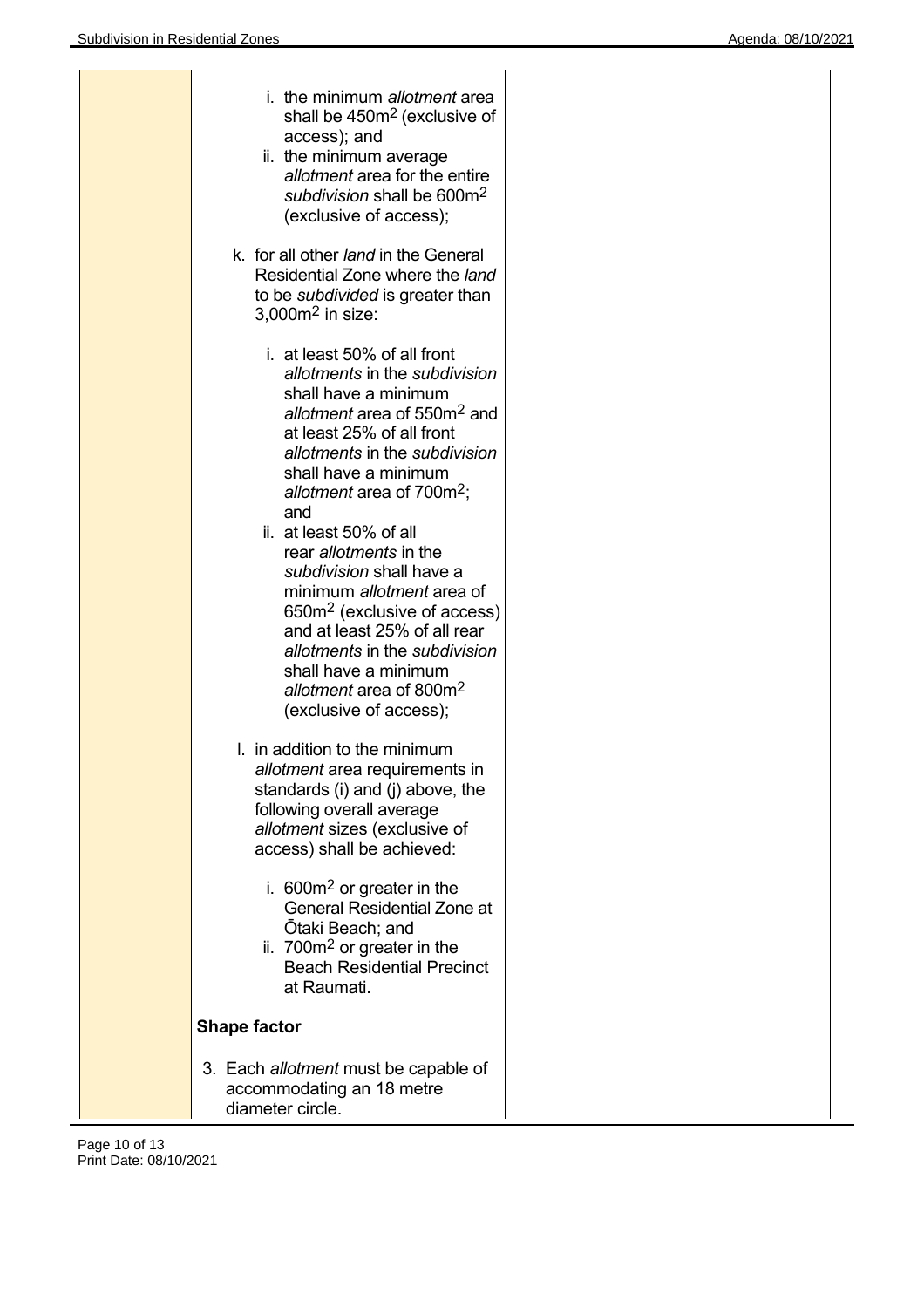|                                         | 4. Where a rear allotment is created,<br>the shape factor circle for the front<br>allotment(s) may extend over the<br>access leg for the rear allotment by<br>up to 3 metres.<br>Wastewater disposal - non-sewered<br>allotments                                                                                                                                      |                                                                                  |
|-----------------------------------------|-----------------------------------------------------------------------------------------------------------------------------------------------------------------------------------------------------------------------------------------------------------------------------------------------------------------------------------------------------------------------|----------------------------------------------------------------------------------|
|                                         | 5. Any subdivision occurring on land<br>that is not serviced by an existing<br>community sewerage scheme must<br>provide evidence from a suitably<br>qualified and experienced person<br>that on-site domestic wastewater<br>disposal is suitable for each<br>allotment in accordance with<br>AS/NZS 1547:2012 "On-site<br><b>Domestic Wastewater</b><br>Management." |                                                                                  |
|                                         | <b>Block length</b>                                                                                                                                                                                                                                                                                                                                                   |                                                                                  |
|                                         | 6. The maximum block length for any<br>subdivision subject to standard 2.j.<br>of SUB-RES-R27 shall be 100<br>metres.                                                                                                                                                                                                                                                 |                                                                                  |
|                                         | <b>Esplanades</b>                                                                                                                                                                                                                                                                                                                                                     |                                                                                  |
|                                         | 7. The <i>Esplanade Reserve</i> and<br>Esplanade Strip provisions of SUB-<br>DW-Table 1 must be complied with.                                                                                                                                                                                                                                                        |                                                                                  |
|                                         | <b>Financial contributions</b>                                                                                                                                                                                                                                                                                                                                        |                                                                                  |
|                                         | 8. Compliance with FC-Table 1.                                                                                                                                                                                                                                                                                                                                        |                                                                                  |
| <b>SUB-RES-</b><br><b>R28</b>           | Subdivision of land in the Focused Infill Precinct which is not a controlled activity<br>under Rule SUB-RES-R25.                                                                                                                                                                                                                                                      |                                                                                  |
| <b>Restricted</b>                       | <b>Standards</b>                                                                                                                                                                                                                                                                                                                                                      | <b>Matters of Discretion</b>                                                     |
| <b>Discretionary</b><br><b>Activity</b> | 1. Each allotment must have legal and<br>physical access to a legal road.                                                                                                                                                                                                                                                                                             | 1. The design and layout of the<br>subdivision and any associated<br>earthworks. |
|                                         | Size and shape                                                                                                                                                                                                                                                                                                                                                        | 2. The imposition of conditions to<br>manage character and amenity               |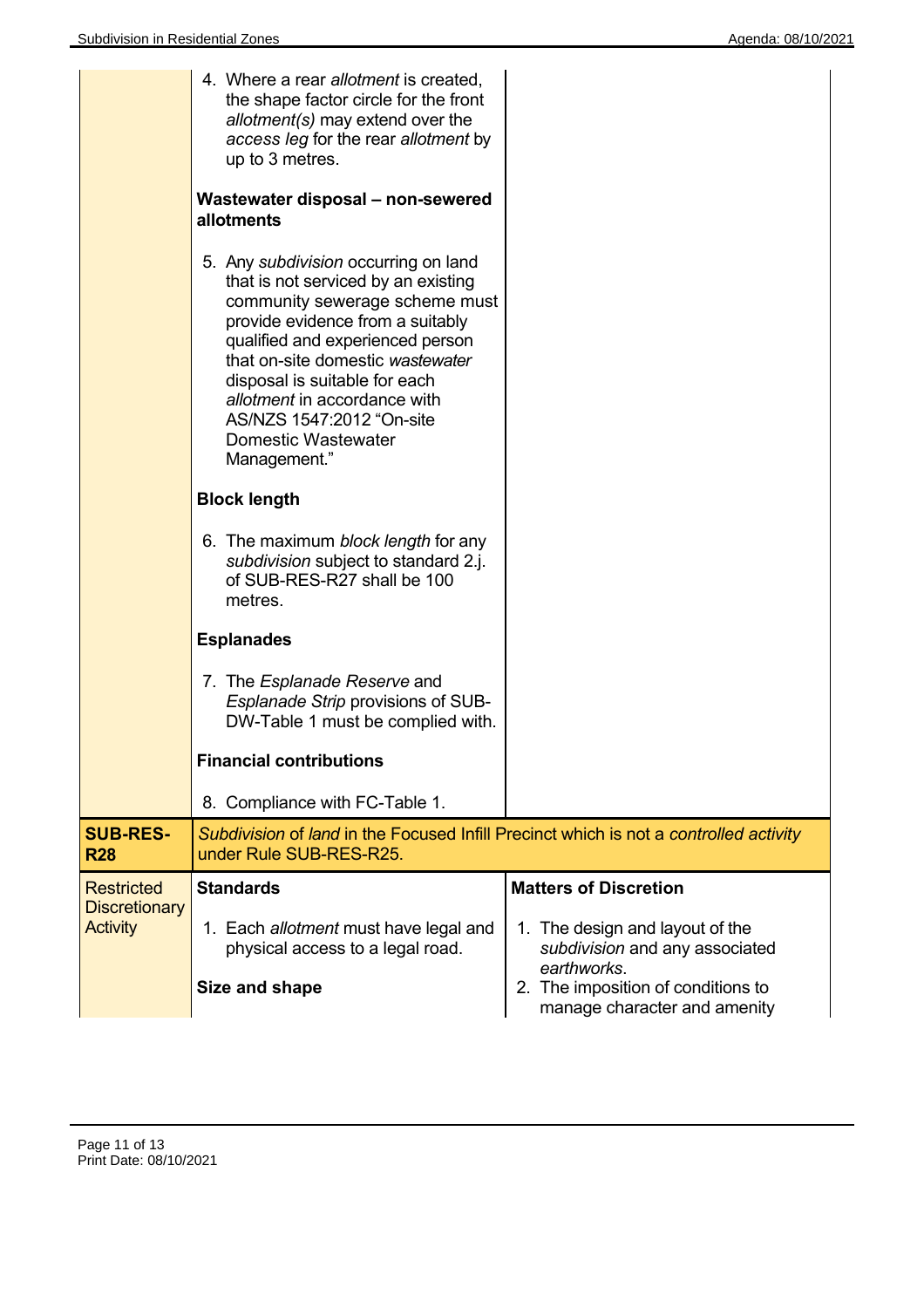|                                           | 2. Each allotment shall have a<br>minimum area of 300m <sup>2</sup> (exclusive<br>of access).<br>3. Each allotmentmust be capable of<br>accommodating a 12 metre<br>diameter circle.<br><b>Road frontage</b><br>4. Any front allotment shall have a<br>minimum road frontage of 6 metres.<br><b>Esplanades</b><br>5. The <i>Esplanade Reserve</i> and<br>Esplanade Strip provisions of SUB-<br>DW-Table 1 must be complied with.<br><b>Financial contributions</b><br>6. Compliance with FC-Table 1. | effects.<br>3. The design, size, shape and location<br>of reserves and esplanades.<br>4. The imposition of conditions in<br>accordance with Council's<br><b>Subdivision and Development</b><br>Principles and Requirements 2012.<br>5. The imposition of financial<br>contributions in accordance with this<br>chapter.<br><b>Note: Other contributions may be</b><br>applicable under the provisions of the<br>Local Government Act 2002.<br>6. Vehicle access points onto legal road<br>including the State Highway Network<br>and any transport effects.<br>7. Any legal mechanisms required for<br>legal access.<br>8. The location of any associated<br>building area(s) relative to any<br>identified natural hazards, historic<br>heritage feature, notable tree,<br>ecological site, key indigenous tree,<br>key indigenous tree species, rare and<br>threatened vegetation species,<br>geological feature, outstanding natural<br>feature and landscape or area of high<br>natural character.<br>9. Council's Crime Prevention through<br><b>Environmental Design</b><br>Guidelines Appendix 6.<br>10. Consistency with any relevant<br><i>structure plan</i> and the notations<br>attached to the structure plan,<br>including any additional matters over<br>which Council reserves discretion.<br><b>Note:</b> Where consent is required<br>under other Rules in the Plan<br>which are associated with an activity<br>considered under this Rule,<br>additional matters of discretion may<br>also apply. |
|-------------------------------------------|------------------------------------------------------------------------------------------------------------------------------------------------------------------------------------------------------------------------------------------------------------------------------------------------------------------------------------------------------------------------------------------------------------------------------------------------------------------------------------------------------|----------------------------------------------------------------------------------------------------------------------------------------------------------------------------------------------------------------------------------------------------------------------------------------------------------------------------------------------------------------------------------------------------------------------------------------------------------------------------------------------------------------------------------------------------------------------------------------------------------------------------------------------------------------------------------------------------------------------------------------------------------------------------------------------------------------------------------------------------------------------------------------------------------------------------------------------------------------------------------------------------------------------------------------------------------------------------------------------------------------------------------------------------------------------------------------------------------------------------------------------------------------------------------------------------------------------------------------------------------------------------------------------------------------------------------------------------------------------------------------------------------------------|
| <b>SUB-RES-</b><br><b>R29</b>             | Subdivision which is undertaken in accordance with the Development Incentives<br>Guidelines set out in Appendix 1.                                                                                                                                                                                                                                                                                                                                                                                   |                                                                                                                                                                                                                                                                                                                                                                                                                                                                                                                                                                                                                                                                                                                                                                                                                                                                                                                                                                                                                                                                                                                                                                                                                                                                                                                                                                                                                                                                                                                      |
| <b>Restricted</b><br><b>Discretionary</b> | <b>Standards</b>                                                                                                                                                                                                                                                                                                                                                                                                                                                                                     | <b>Matters of Discretion</b>                                                                                                                                                                                                                                                                                                                                                                                                                                                                                                                                                                                                                                                                                                                                                                                                                                                                                                                                                                                                                                                                                                                                                                                                                                                                                                                                                                                                                                                                                         |
| <b>Activity</b>                           | 1. Subdivision under this rule must<br>comply with all other relevant                                                                                                                                                                                                                                                                                                                                                                                                                                | 1. The scale of biodiversity, energy or<br>water quality benefits created by the                                                                                                                                                                                                                                                                                                                                                                                                                                                                                                                                                                                                                                                                                                                                                                                                                                                                                                                                                                                                                                                                                                                                                                                                                                                                                                                                                                                                                                     |